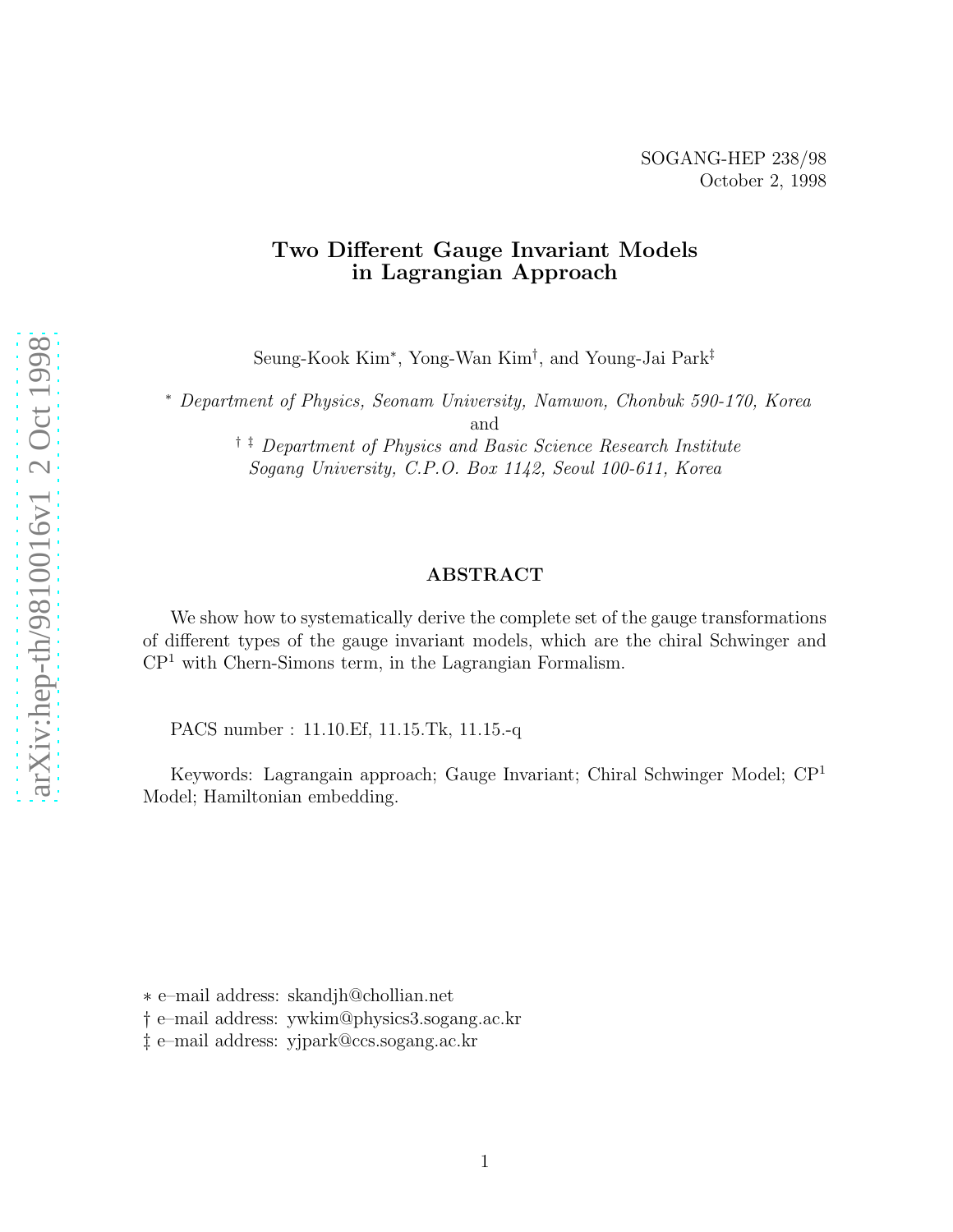## 1 Introduction

The Hamiltonian embedding [1-6] of constrained systems has the drawback of not necessarily leading to a manifestly Lorentz covariant partition function. This problem could be avoided in the Lagrangian field–anti-field approach [7], which is based on an analysis of local symmetries of a Lagrangian. The establishment of the full, irreducible set of local symmetries of a Lagrangian thus plays a fundamental role in this formalism. By the way, these symmetries are often put, by hand, in the action while constructing the Lagrangian, and sometimes it is found by direct observation or trial and error. Moreover, it may be, that for some complicated Lagrangians the full local symmetries can not be seen directly. Their systematic and exhaustive determinations of gauge symmetries structure thus constitute an integral part of the field–anti-field quantization program without the use of Dirac's Hamiltonian construction of the corresponding generators.

On the other hand, Batalin *et al.* (BFT) Hamiltonian method [1] has been applied to second class constrained systems [2,3], which yield the strongly involutive first class constraint algebra in an extended phase space. Recently, we have quantized other interesting models including the Proca models by using our improved BFT formalism [4–6].

In this paper, we will consider Lagrangian approach of the different types of gauge invariant systems, which have different constraint structure in the Lagrangian sense. According to the classifications of constraints in Ref. [8], the A-type constraints are defined by functions without having velocities, while the B-type ones are a set of functions of velocity and coordinates. With these types of classifications, we will show that their "identically" vanishing parts of the successive evolutions for the stability of the constraints systematically generate gauge symmetry of system. Recently, Shirzad [9] tried to apply this Lagrangian formulation to the chiral Schwinger model (CSM) as well as Schwinger model. However, he could not obtain the complete set of gauge transformations because he used the anomalous CSM, which is a gauge non-invariant second class constraint system. Thus, we will briefly recapitulate the BFT Hamiltonian embedding [4,10] of the gauge non-invarinat CSM with  $a > 1$  [11] in section 2, in order to show how one can systematically construct the gauge invariant CSM. Then, we explicitly show how to derive the exact form of gauge transformation of the first class CSM model, which is the type B, making use of the iteratated Lagrangian equations of motion [9,12]. In section 3, we also derive that the well–known form of gauge transformation of the gauge invariant  $\mathbb{CP}^1$  model with the Chern-Simons (CS) term [13–16], which is the case of being mixed with the type A and B constraints. Our conclusions are given in section 4.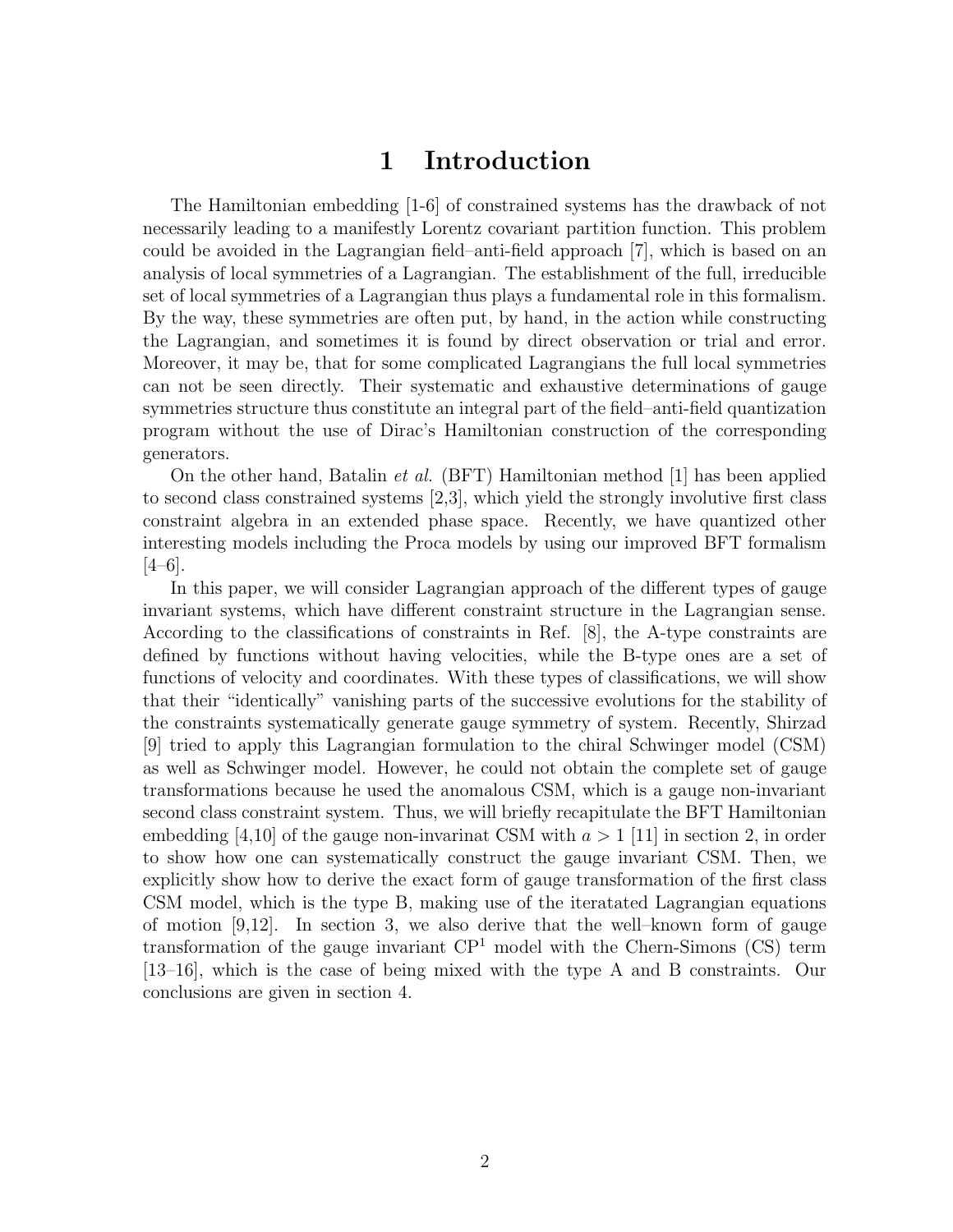# <span id="page-2-0"></span>2 Chiral Schwinger Model with Wess-Zumino (WZ) term

We first briefly recapitulate our previous BFT Hamiltonian embedding [4,10] of the bosonized CSM model in the case of  $a > 1$ , whose dynamics are given by

$$
S_{CSM} = \int d^2x \left[ -\frac{1}{4} F_{\mu\nu} F^{\mu\nu} + \frac{1}{2} \partial_\mu \phi \partial^\mu \phi + e A_\nu (\eta^{\mu\nu} - \epsilon^{\mu\nu}) \partial_\mu \phi + \frac{1}{2} a e^2 A_\mu A^\mu \right], \quad (1)
$$

where  $\eta^{\mu\nu} = \text{diag}(1, -1)$ ,  $\epsilon^{01} = 1$ , and a is a regularization ambiguity [11]. The canonical momenta are given by  $\pi_0 = 0, \pi_1 = F^{01}$ , and  $\pi_{\phi} = \dot{\phi} + e(A^0 + A^1)$ . One then finds one primary [17] constraint  $\Omega_1 \equiv \pi_0 \approx 0$  and one secondary constraint  $\Omega_2 \equiv \partial^1 \pi_1 + e \pi_{\phi} +$  $e\partial_1\phi - e^2A^1 + (a-1)e^2A^0 \approx 0$ , which is obtained by requiring the consistency of the primary constraint  $\Omega_1$  with time evolution. These constraints fully form the second class:

$$
\Delta_{ij}(x, y) := \{ \Omega_i(x), \Omega_j(y) \}
$$
  
= 
$$
-e^2(a-1)\epsilon_{ij}\delta(x-y),
$$
 (2)

and the canonical Hamiltonian  $H_c$  is given by

$$
H_c = \int dx \left[ \frac{1}{2} (\pi_1)^2 + \frac{1}{2} (\pi_\phi)^2 + \frac{1}{2} (\partial_1 \phi)^2 - e (\pi_\phi + \partial_1 \phi) (A^0 + A^1) - A^0 \partial^1 \pi_1 - \frac{1}{2} a e^2 \{ (A^0)^2 - (A^1)^2 \} + \frac{1}{2} e^2 (A^0 + A^1)^2 \right].
$$
 (3)

We now introduce auxiliary fields  $\Phi^i$  in order to convert the second class constraint  $\Omega_i$  into first class ones in an extended phase space. Following the BFT Hamiltonian formalism  $[1,4–6,10]$ , we require these fields to satisfy

$$
\begin{aligned}\n\{\Phi^i(x), \Phi^j(y)\} &= \omega^{ij}(x, y) = \epsilon^{ij}\delta(x - y), \\
\{F, \Phi^i\} &= 0,\n\end{aligned} \tag{4}
$$

where F denotes the original variables,  $(A^{\mu}, \pi_{\mu}, \phi, \pi_{\phi})$ , collectively. Strongly involutive constraints  $\Omega_i$  satisfying the requirement of  $\{\Omega_i, \Omega_j\} = 0$  as well as the boundary conditions,  $\tilde{\Omega}_i \mid_{\Phi^i=0} = \Omega_i$ , can be obtained in power series as  $\tilde{\Omega}_i = \sum_n \Omega_i^{(n)}$  $i^{(n)}$ , where  $\Omega^{(n)}_i$  $\binom{n}{i}$  is proportional to  $(\Phi^j)^n$ . The first order correction terms in the infinite series are simply given by  $\Omega_i^{(1)} = \int dy X_{ij}(x, y) \Phi^j(y)$ . Then, the strongly involutive relation of  $\tilde{\Omega}_i$  provide the following condition

$$
\Delta_{ij}(x,y) + \int du dv X_{ik}(x,u)\omega^{k\ell}(u,v)X_{j\ell}(v,y) = 0,
$$
\n(5)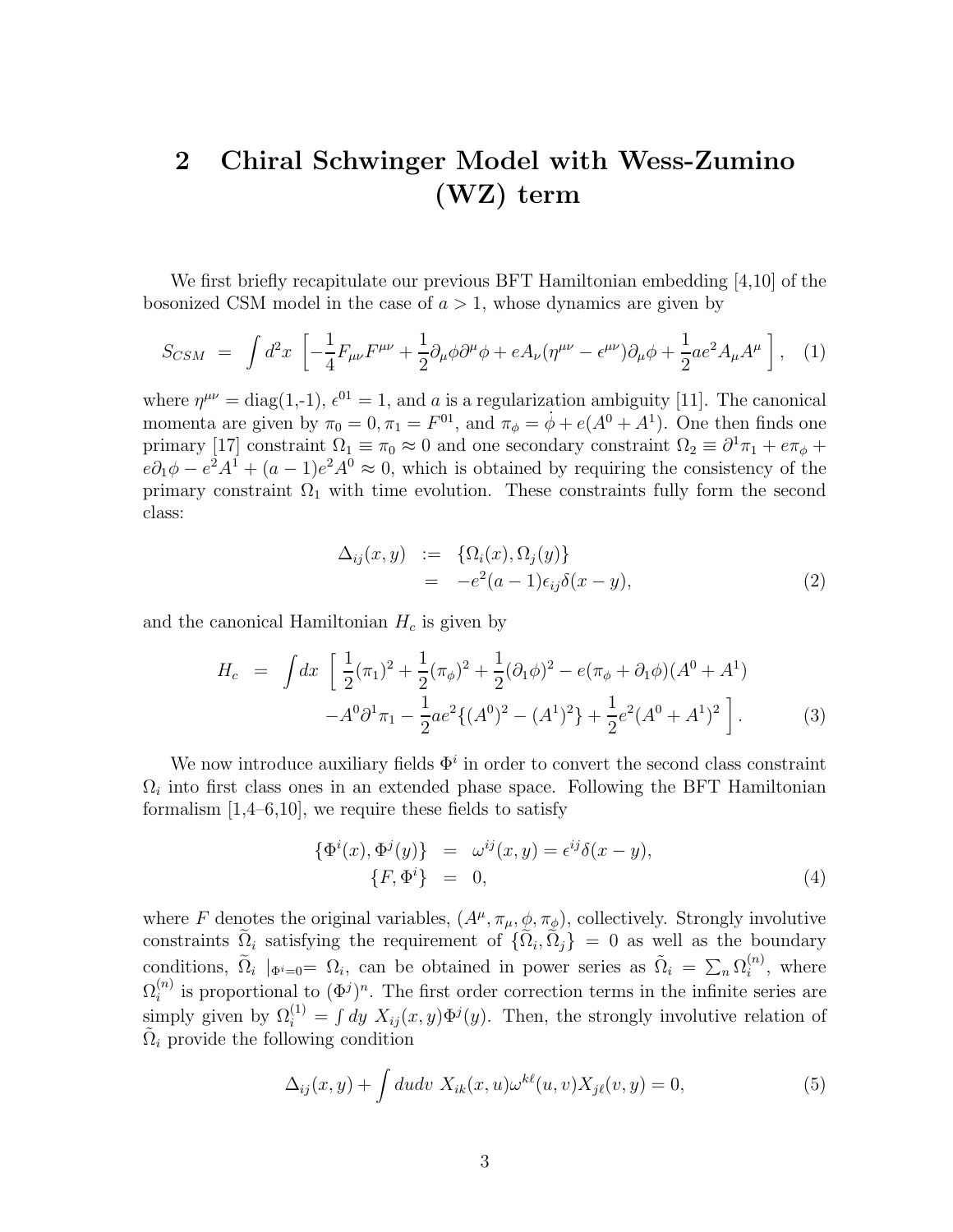<span id="page-3-0"></span>from which we get a solution of  $X_{ij} = e\sqrt{a-1}\delta_{ij}\delta(x-y)$  in case of choosing  $\omega^{ij}$  as in Eq. [\(4\)](#page-2-0). Now, making use of  $\omega^{ij}$  and  $X_{ij}$ , we can easily obtain the strongly involutive constraints as  $\tilde{\Omega}_i = \Omega_i + e\sqrt{a-1}\Phi^i$ .

On the other hand, corresponding to the original variables  $F$ , strongly involutive BFT variables  $\tilde{F} \equiv (\tilde{A}^{\mu}, \tilde{\pi}_{\mu}, \phi, \tilde{\pi}_{\phi})$  such as  $\{\tilde{\Omega}_i, \tilde{F}\} = 0$ , are given by

$$
\tilde{A}^{\mu} = (A^{0} + \frac{1}{e\sqrt{a-1}}\Phi^{2}, A^{1} - \frac{1}{e\sqrt{a-1}}\partial_{1}\Phi^{1}),
$$
\n
$$
\tilde{\pi}_{\mu} = (\pi_{0} + e\sqrt{a-1}\Phi^{1}, \pi_{1} + \frac{e}{\sqrt{a-1}}\Phi^{1}),
$$
\n
$$
\tilde{\phi} = \phi - \frac{1}{\sqrt{a-1}}\Phi^{1},
$$
\n
$$
\tilde{\pi}_{\phi} = \pi_{\phi} - \frac{1}{\sqrt{a-1}}\partial_{1}\Phi^{1}.
$$
\n(6)

Using these BFT fields, we can find the desired first class Hamiltonian  $\widetilde{H}$  from the canonical Hamiltonian  $H_c$  as

$$
\widetilde{H}(A^{\mu}, \pi_{\nu}, \phi, \pi_{\phi}; \Phi^i) = H_c(\widetilde{A}^{\mu}, \widetilde{\pi}_{\nu}, \widetilde{\phi}, \widetilde{\pi}_{\phi}) \n= H_c(A^{\mu}, \pi_{\nu}, \phi, \pi_{\phi}) + \int dx \left[ \frac{1}{2} (\partial_1 \Phi^1)^2 + \frac{e^2}{2(a-1)} (\Phi^1)^2 + \frac{1}{2} (\Phi^2)^2 - \frac{1}{e\sqrt{a-1}} [e^2 \pi_1 - e^2 (a-1) \partial_1 A^1] \Phi^1 - \frac{1}{e\sqrt{a-1}} \Phi^2 \widetilde{\Omega}_2 \right],
$$
\n(7)

which, by construction, is automatically strongly involutive, *i.e.*,  $\{\Omega_i, H\} = 0$ .

It seems appropriate to comment on generators of local symmetry transformation in the Hamiltonian formulation, which are fully given by the first class constraints. Defining the generators by

$$
G := \sum_{\alpha=1}^{2} \int d^2x \, (-1)^{\alpha+1} \epsilon^{\alpha}(x) \tilde{\Omega}_{\alpha}(x), \tag{8}
$$

we have  $(\delta A = \{A, G\})$ 

$$
\delta A^{0} = \epsilon^{1}, \qquad \delta \pi_{0} = (a - 1)e^{2} \epsilon^{2},
$$
  
\n
$$
\delta A^{1} = -\partial_{1} \epsilon^{2}, \qquad \delta \pi_{1} = -e^{2} \epsilon^{2},
$$
  
\n
$$
\delta \phi = -e \epsilon^{2}, \qquad \delta \pi_{\phi} = e \partial^{1} \epsilon^{2},
$$
  
\n
$$
\delta \theta = -e \epsilon^{2}, \qquad \delta \pi_{\theta} = -(a - 1)e \epsilon^{1}.
$$
  
\n(9)

Without loss of any generality, we have inserted  $(-1)^{\alpha+1}$  factor in Eq. (8) in order to make the gauge transformation as usual, and also identified the new variables  $\Phi^i$  as a canonically conjugate pair,  $\Phi^i = (\sqrt{a-1}\theta, \frac{1}{\sqrt{a}})$  $\frac{1}{a-1}\pi_{\theta}$ ,satisfying Eq. ([4\)](#page-2-0).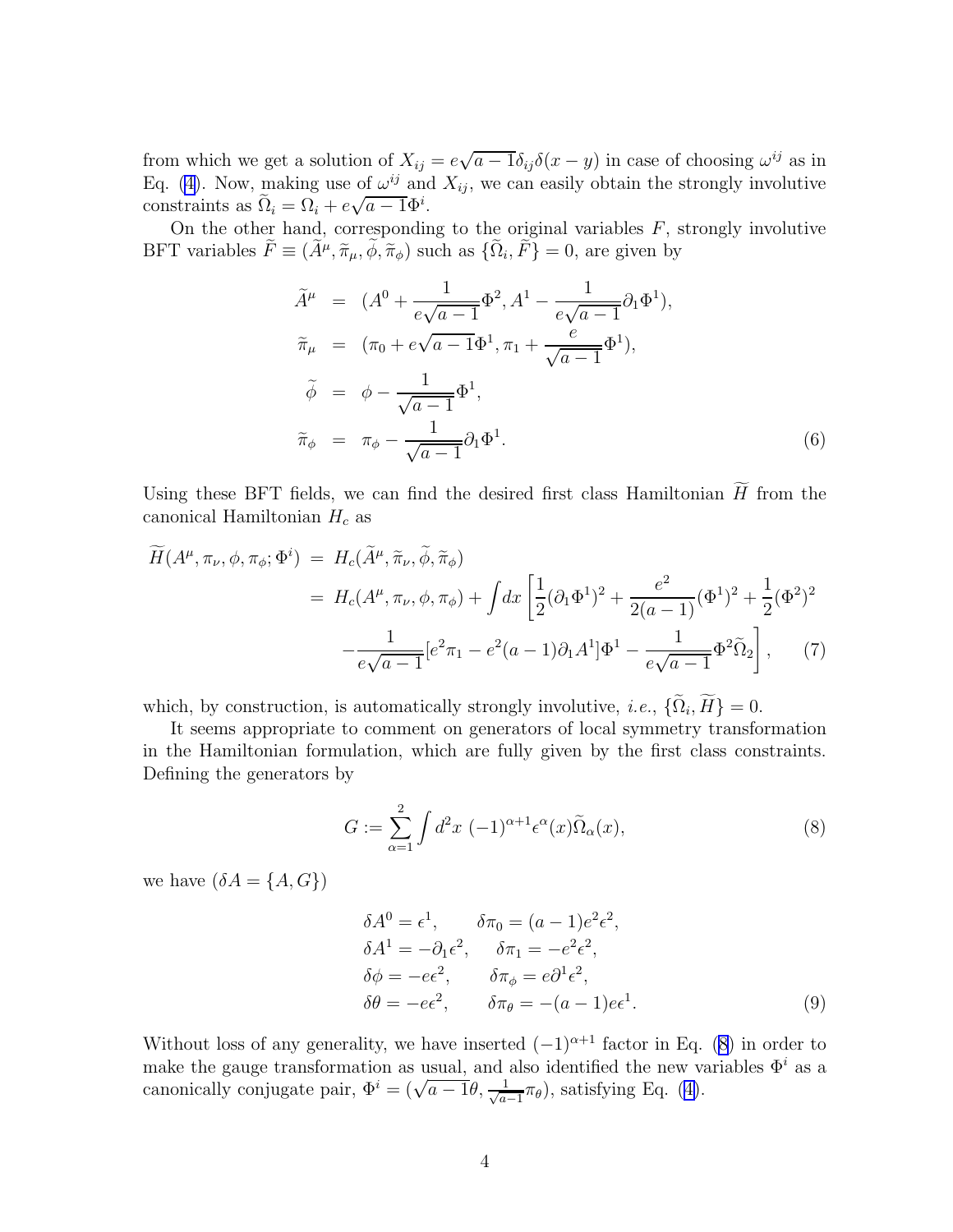<span id="page-4-0"></span>Now, we consider the partition function of the model in order to present the Lagrangian corresponding to  $H$ . The starting phase space partition function is given by the Faddeev–Popov formula [18] as follows

$$
Z = \int \mathcal{D}A^{\mu} \mathcal{D}\pi_{\mu} \mathcal{D}\phi \mathcal{D}\pi_{\phi} \mathcal{D}\theta \mathcal{D}\pi_{\theta} \prod_{i,j=1}^{2} \delta(\tilde{\Omega}_{i})\delta(\Gamma_{j}) \det \mid \{\tilde{\Omega}_{i}, \Gamma_{j}\} \mid e^{iS'}, \tag{10}
$$

where

$$
S' = \int d^2x \left( \pi_\mu \dot{A}^\mu + \pi_\phi \dot{\phi} + \pi_\theta \dot{\theta} - \widetilde{\mathcal{H}}' \right), \tag{11}
$$

and we have used an equivalent first class Hamiltonian by adding a term proportional to the first class constraint  $\Omega_2$ :

$$
\widetilde{H}' = \widetilde{H} + \int dx \frac{1}{(a-1)e} \pi_{\theta} \widetilde{\Omega}_2.
$$
\n(12)

Note that the gauge fixing functions  $\Gamma_j$  are chosen so that the determinant occurring in the functional measure is nonvanishing. The  $\pi_0$  integration is trivially performed by exploiting the delta function  $\delta(\Omega_1) = \delta[\pi_0 + (a-1)e\theta]$ . After exponentiating the remaining delta function  $\delta(\tilde{\Omega}_2) = \delta[\partial^1 \pi_1 + e \pi_\phi + e \partial_1 \phi - e^2 A^1 + (a-1)e^2 A^0 + e \pi_\theta]$  in terms of a Fourier variable  $\xi$  as  $\delta(\tilde{\Omega}_2) = \int \mathcal{D}\xi e^{-i \int d^2x\xi \tilde{\Omega}_2}$ , transforming  $A^0 \to A^0 + \xi$ , and integrating the momentum variables  $\pi_{\phi}$ ,  $\pi_1$ , and  $\pi_{\theta}$ , one could obtain the gauge invariant action up to a total divergence as follows

$$
S = S_{CSM} + S_{WZ} ; \t\t(13)
$$

$$
S_{WZ} = \int d^2x \left[ \frac{1}{2}(a-1)\partial_\mu\theta\partial^\mu\theta + e\partial_\mu\theta\{(a-1)\eta^{\mu\nu} + \epsilon^{\mu\nu}\}A_\nu \right],\tag{14}
$$

where  $S_{WZ}$  is the well-known WZ term, which serves to cancel the gauge anomaly. The corresponding measure now reads

$$
[\mathcal{D}\mu] = \mathcal{D}A^{\mu}\mathcal{D}\phi\mathcal{D}\theta\mathcal{D}\xi \prod_{\beta=1}^{2} \delta\left(\Gamma_{\beta}[A^{0}+\xi,A^{1},\phi,\theta]\right) \det\left|\left\{\widetilde{\Omega}_{\alpha},\Gamma_{\beta}\right\}\right|.
$$
 (15)

Now, we are ready to apply the Lagrangian approach [9,12] to the gauge invariant action (13). The equations of motion are of the form

$$
L_i^{(0)}(x) := \int dy \left[ W_{ij}^{(0)}(x, y) \ddot{\varphi}^j(y) + \alpha_i^{(0)}(y) \delta(x - y) \right] = 0, \ i = 1, ..., 4,
$$
 (16)

where  $W_{ij}^{(0)}(x, y)$  is the Hessian matrix

$$
W_{ij}^{(0)}(x,y) := \frac{\delta^2 \mathcal{L}}{\delta \dot{\varphi}^i(x) \delta \dot{\varphi}^j(y)}
$$
  
= 
$$
\begin{pmatrix} 0 & 0 & 0 & 0 \\ 0 & 1 & 0 & 0 \\ 0 & 0 & 1 & 0 \\ 0 & 0 & 0 & a-1 \end{pmatrix} \delta(x-y) = \widetilde{W}_{ij}^{(0)} \delta(x-y),
$$
 (17)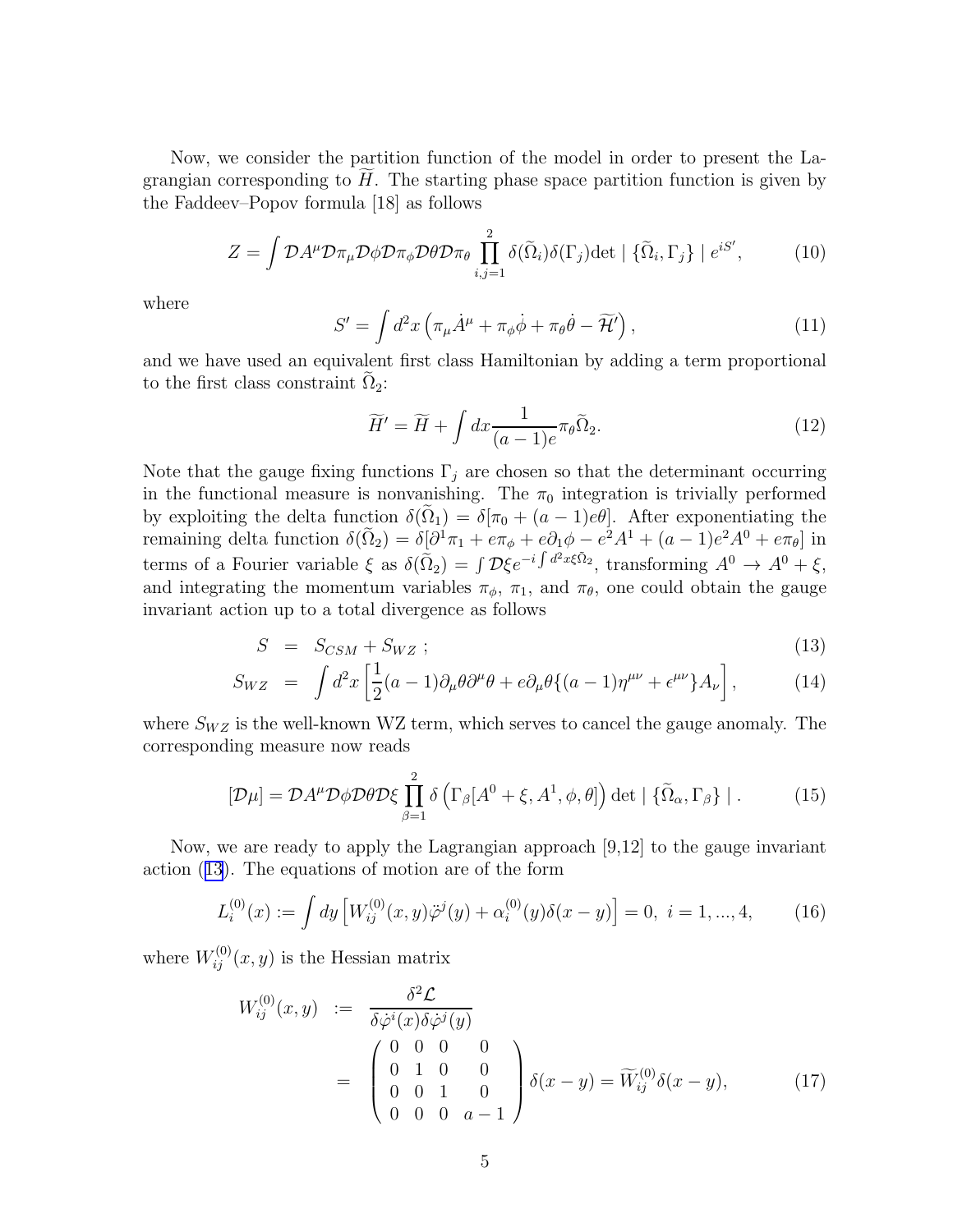<span id="page-5-0"></span>
$$
(\varphi^i)^{\mathrm{T}}(x) := (A^0, A^1, \phi, \theta)(x),
$$
  
\n
$$
(\alpha_i^{(0)})^{\mathrm{T}}(x) := \int dy \left[ \frac{\partial^2 \mathcal{L}}{\partial \varphi^j(y) \partial \dot{\varphi}^i(x)} \partial \dot{\varphi}^j(y) \right] - \frac{\partial \mathcal{L}}{\partial \varphi^i(x)}
$$
  
\n
$$
= (\alpha_{A^0}, \alpha_{A^1}, \alpha_{\phi}, \alpha_{\theta})(x)
$$
\n(19)

with

$$
\alpha_{A^0} = \partial_1(\dot{A}^1 + \partial_1 A^0) - e\dot{\phi} - e\partial_1 \phi - ae^2 A^0 - (a - 1)e\dot{\theta} + e\partial_1 \theta,
$$
  
\n
$$
\alpha_{A^1} = \partial_1 \dot{A}^0 - e\dot{\phi} - e\partial_1 \phi + ae^2 A^1 + e\dot{\theta} - (a - 1)e\partial_1 \theta,
$$
  
\n
$$
\alpha_{\phi} = e\dot{A}^0 + e\dot{A}^1 - \partial_1^2 \phi + e\partial_1 A^0 + e\partial_1 A^1,
$$
  
\n
$$
\alpha_{\theta} = (a - 1)e\dot{A}^0 - e\dot{A}^1 - (a - 1)\partial_1^2 \theta - e\partial_1 A^0 + (a - 1)e\partial_1 A^1.
$$
\n(20)

The Hessian matrix([17](#page-4-0)) is of rank three. Hence there exists a "zeroth generation" null eigenvector  $\lambda^{(0)}(x, y)$  satisfying

$$
\int dy \ \lambda_i^{(0)}(x, y) \ W_{ij}^{(0)}(y, z) = 0. \tag{21}
$$

For simplicity, let us normalize it to have components

$$
\lambda^{(0)}(x,y) = (1,0,0,0)\delta(x-y). \tag{22}
$$

Correspondingly we have a"zeroth generation" constraint

$$
\Omega_1^{(0)}(x) = \int dy \ \lambda_i^{(0)}(x, y) L_i^{(0)}(y) = L_1^{(0)}(x) = \alpha_{A^0} = 0,\tag{23}
$$

in the Lagrangian sense.

Similar to the time stability condition of constraints in the Hamiltonian formalism, we now require the primary Lagrange constraint (23) to be independent of time. We thus need to add to the equations of motion [\(16](#page-4-0)) through the equation  $\dot{\Omega}_1^{(0)} = 0$ . Then, the resulting set of five equations may be summarized in the form of the set of "first generation" equations,  $L_{i_1}^{(1)}$  $i_1^{(1)}(x) = 0, i_1 = 1, ..., 5$ , with

$$
L_{i_1}^{(1)}(x) := \begin{cases} L_i^{(0)}, \ i = 1, \dots 4, \\ \frac{d}{dt} (\lambda_i^{(0)} L_i^{(0)}). \end{cases}
$$
 (24)

 $L^{(1)}_{i_1}$  $i_1^{(1)}(x)$  can be written in the general form

$$
L_{i_1}^{(1)}(x) := \int dy \left[ W_{i_1 j}^{(1)}(x, y) \ddot{\varphi}^j(y) + \alpha_{i_1}^{(1)}(y) \delta(x - y) \right] = 0,
$$
 (25)

where

$$
W_{i_1j}^{(1)}(x,y) = \left(\begin{array}{c} \widetilde{W}_{ij}^{(0)} \\ \hline \\ 0 & \partial_1^x - e - (a-1)e \end{array}\right) \delta(x-y), \tag{26}
$$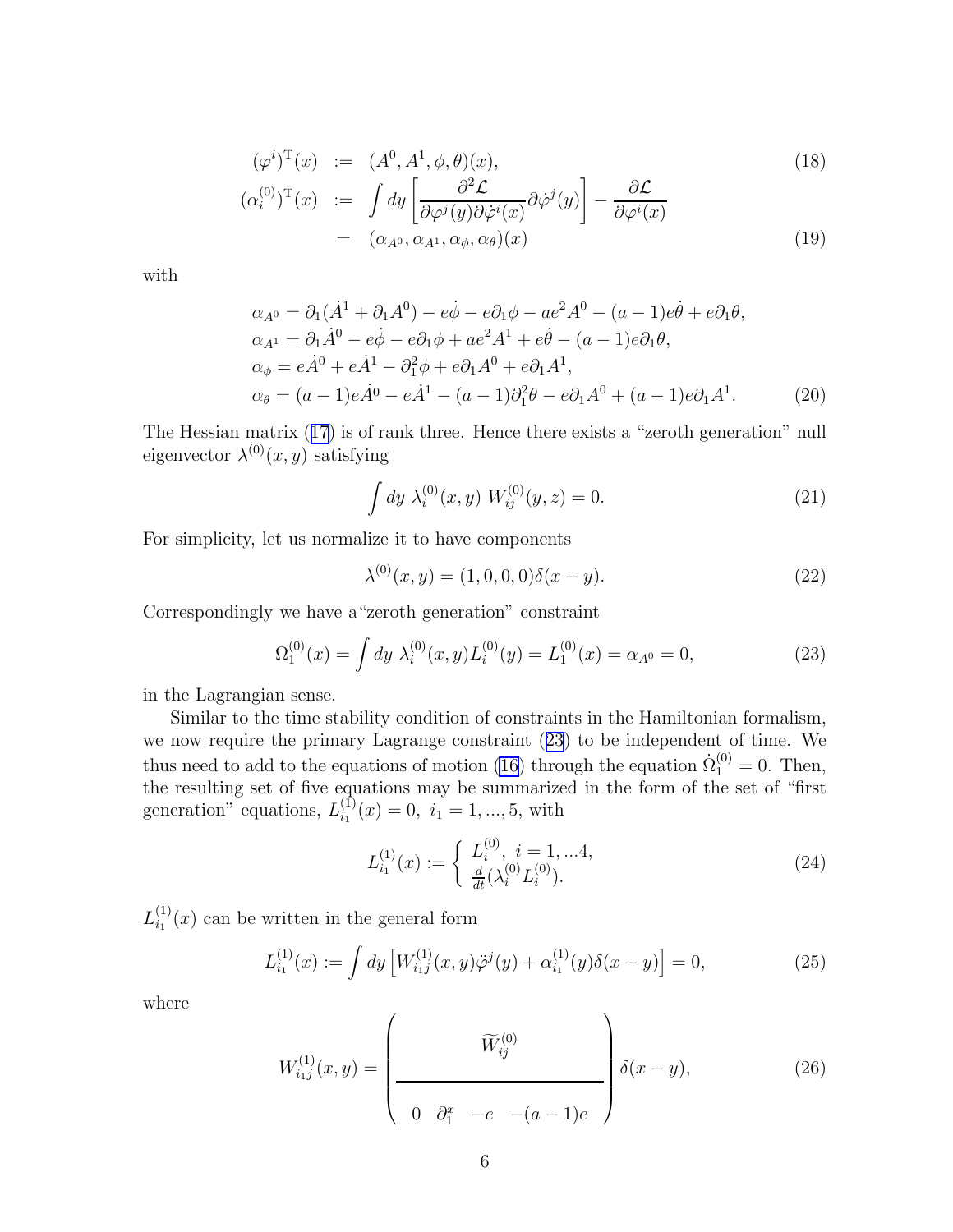<span id="page-6-0"></span>and

$$
(\alpha_{i_1}^{(1)})^{\mathrm{T}}(x) = ((\alpha_i^{(0)})^{\mathrm{T}}, \alpha_5^{(1)})(x)
$$
\n(27)

with

$$
\alpha_5^{(1)} = \partial_1^2 \dot{A}^0 - a e^2 \dot{A}^0 + e \partial_1 \dot{\phi} - e \partial_1 \dot{\theta}.\tag{28}
$$

Next, let us repeat the previous analysis taking Eq. [\(25](#page-5-0)) as a starting point, and looking for solutions of a first generation null eigenvector of

$$
\int dy \ \lambda_{i_1}^{(1)}(x,y) W_{i_1j}^{(1)}(y,z) = 0. \tag{29}
$$

Since  $W_{i_1j}^{(1)}$  $i_{i,j}^{(1)}(x,y)$  is still of rank three, there exists a null eigenvector,  $\lambda^{(1)}(x,y)$ , with the previous eigenvector extended as  $\lambda^{(0)}(x, y) = (1, 0, 0, 0, 0)\delta(x - y)$ . This  $\lambda^{(1)}(x, y)$ is of the form  $(0, -\partial_1^x, e, e, 1)v(x)\delta(x - y)$ . We could thus choose it as

$$
\lambda_{i_1}^{(1)}(x,y) = (0, -\partial_1^x, e, e, 1)\delta(x - y). \tag{30}
$$

The associated constraint is found to vanish "identically":

$$
\Omega_2^{(1)}(x) = \int dy \; \lambda_{i_1}^{(1)}(x, y) L_{i_1}^{(1)}(y) = -\partial_1 \alpha_2^{(1)} + e \alpha_3^{(1)} + e \alpha_4^{(1)} + \alpha_5^{(1)} = 0. \tag{31}
$$

Therefore, the algorithm ends at this stage.

The local symmetries of the action [\(13](#page-4-0)) are encoded in the identity (31). Recalling [\(16](#page-4-0)) and([25\)](#page-5-0) we see that the identity (31) can be rewritten as follows

$$
\Omega_2^{(1)}(x) = -\partial_1 L_2^{(0)} + e L_3^{(0)} + e L_4^{(0)} + \frac{d}{dt} L_1^{(0)} \equiv 0.
$$
\n(32)

This result is a special case of a general theorem stating [8,9] that the identities  $\Omega_k^{(l)} \equiv 0$ can always be written in the form

$$
\Omega_k^{(l)} := \sum_{s=0} \int dy \left( (-1)^{s+1} \frac{d^s}{dt^s} \phi_k^{i(s)}(x, y) L_i^{(0)}(y) \right).
$$
 (33)

Then, for the gauge invariant CSM, we have the following relations

$$
\phi_2^{2(0)}(x, y) = \partial_1^x \delta(x - y), \n\phi_2^{3(0)}(x, y) = -e\delta(x - y), \n\phi_2^{4(0)}(x, y) = e\delta(x - y), \n\phi_2^{1(1)}(x, y) = -\delta(x - y),
$$
\n(34)

while all the others are vanishing.

On the other hand, it follows from general considerations [8,9] that the action([13\)](#page-4-0) is invariant under the transformation

$$
\delta \varphi^i(y) := \sum_k \int dx \, \left( \Lambda_k(x) \phi_k^{i(0)}(x, y) + \dot{\Lambda}_k(x) \phi_k^{i(1)}(x, y) \right). \tag{35}
$$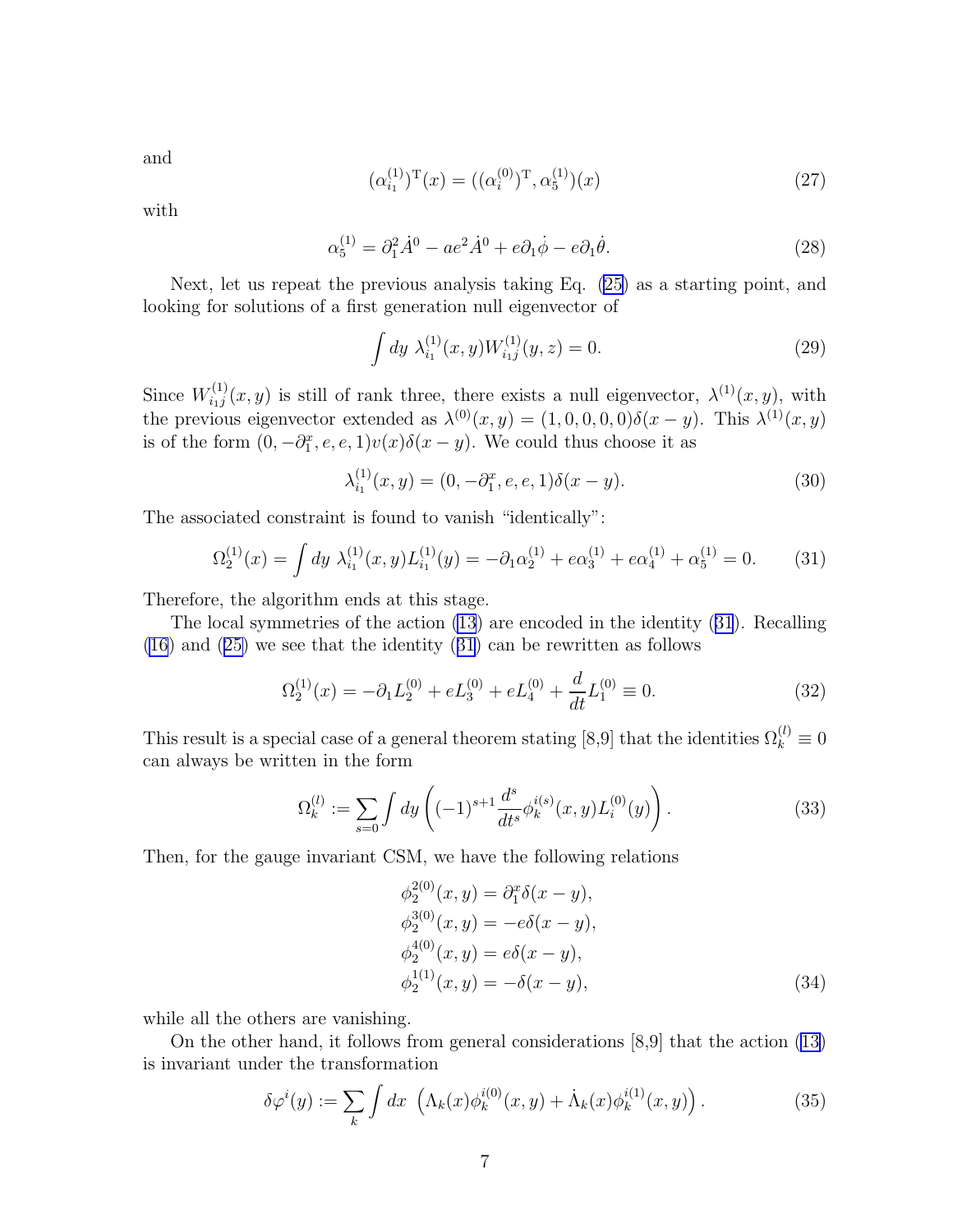<span id="page-7-0"></span>For the CSM case this corresponds to the transformations

$$
\delta A^{\mu}(x) = \partial^{\mu} \Lambda_2,
$$
  
\n
$$
\delta \phi(x) = -e \Lambda_2,
$$
  
\n
$$
\delta \theta(x) = -e \Lambda_2.
$$
\n(36)

These are the set of symmetry transformations which is identical with the previous result([9\)](#page-3-0) of the extended Hamiltonian formalism, when we set  $\epsilon^1 = \partial^0 \epsilon^2$  and  $\epsilon^2 = \Lambda_2$ , similar to the Maxwell case [19]. As results, we have systematically derived the set of symmetry transformations starting from the Lagrangian of the gauge invariant CSM.

## 3 CP<sup>1</sup> Model with the CS term

The  $\mathbb{CP}^1$  model with the CS term [13,14], which is an archetype example of field theory and the constrained system of a mixed Type A and B, was considered by Polyakov who found Bose-Fermi statistics transmutation [20] in the model. Han [15] has analyzed this  $\mathbb{C}P^1$  model by using the Dirac formalism together with the first-order Lagrangian method. We has recently analyzed the  $\mathbb{CP}^1$  model with the CS term by fully using the symplectic formalism [16].

Our starting Lagrangian for the gauge-invariant  $\mathbb{CP}^1$  model with the CS term [13– 16] to analyze in the Lagrangian approach is given by

$$
\mathcal{L} = \frac{\kappa}{2\pi} \epsilon^{\mu\nu\rho} A_{\mu} \partial_{\nu} A_{\rho} + (\partial_{\mu} + i A_{\mu}) z_a^* (\partial^{\mu} - i A^{\mu}) z_a; \quad a = 1, 2 \tag{37}
$$

with the  $\mathbb{CP}^1$  constraint

$$
\Omega = |z_a|^2 - 1 = 0,\t\t(38)
$$

where the convention is  $\eta^{\mu\nu} = \text{diag}(1, -1, -1)$  and  $\epsilon^{012} = +1$ .

The equations of motion from the Lagrangian (37) can be written of the form

$$
L_i^{(0)}(x) := \int d^2x \left[ W_{ij}^{(0)}(x, y)\ddot{\varphi}^j(y) + \alpha_i^{(0)}(y)\delta^2(x - y) \right] = 0, \quad i = 1, \cdots, 7
$$
 (39)

where  $W_{ij}^{(0)}(x,y)$  is

$$
W_{ij}^{(0)}(x,y) = \begin{pmatrix} 0 & 0 & 0 & 0 & 0 & 0 & 0 \\ 0 & 0 & 0 & 0 & 0 & 0 & 0 \\ 0 & 0 & 0 & 0 & 0 & 0 & 0 \\ 0 & 0 & 0 & 0 & 0 & 1 & 0 \\ 0 & 0 & 0 & 0 & 0 & 0 & 1 \\ 0 & 0 & 0 & 0 & 1 & 0 & 0 \end{pmatrix} \delta^{2}(x-y) = \widetilde{W}_{ij}^{(0)} \delta^{2}(x-y), \qquad (40)
$$

$$
(\varphi^i)^{\mathrm{T}}(x) = (A^0, A^1, A^2, z_1, z_2, z_1^*, z_2^*)(x),
$$
\n
$$
(\alpha^{(0)})^{\mathrm{T}}(x) = (\alpha \otimes \alpha \otimes \alpha \otimes \alpha \otimes \alpha \otimes \alpha)(x)
$$
\n(41)

$$
(\alpha_i^{(0)})^{\mathrm{T}}(x) = (\alpha_{A^0}, \alpha_{A^1}, \alpha_{A^2}, \alpha_{z_1}, \alpha_{z_2}, \alpha_{z_1^*}, \alpha_{z_2^*})(x)
$$
\n(42)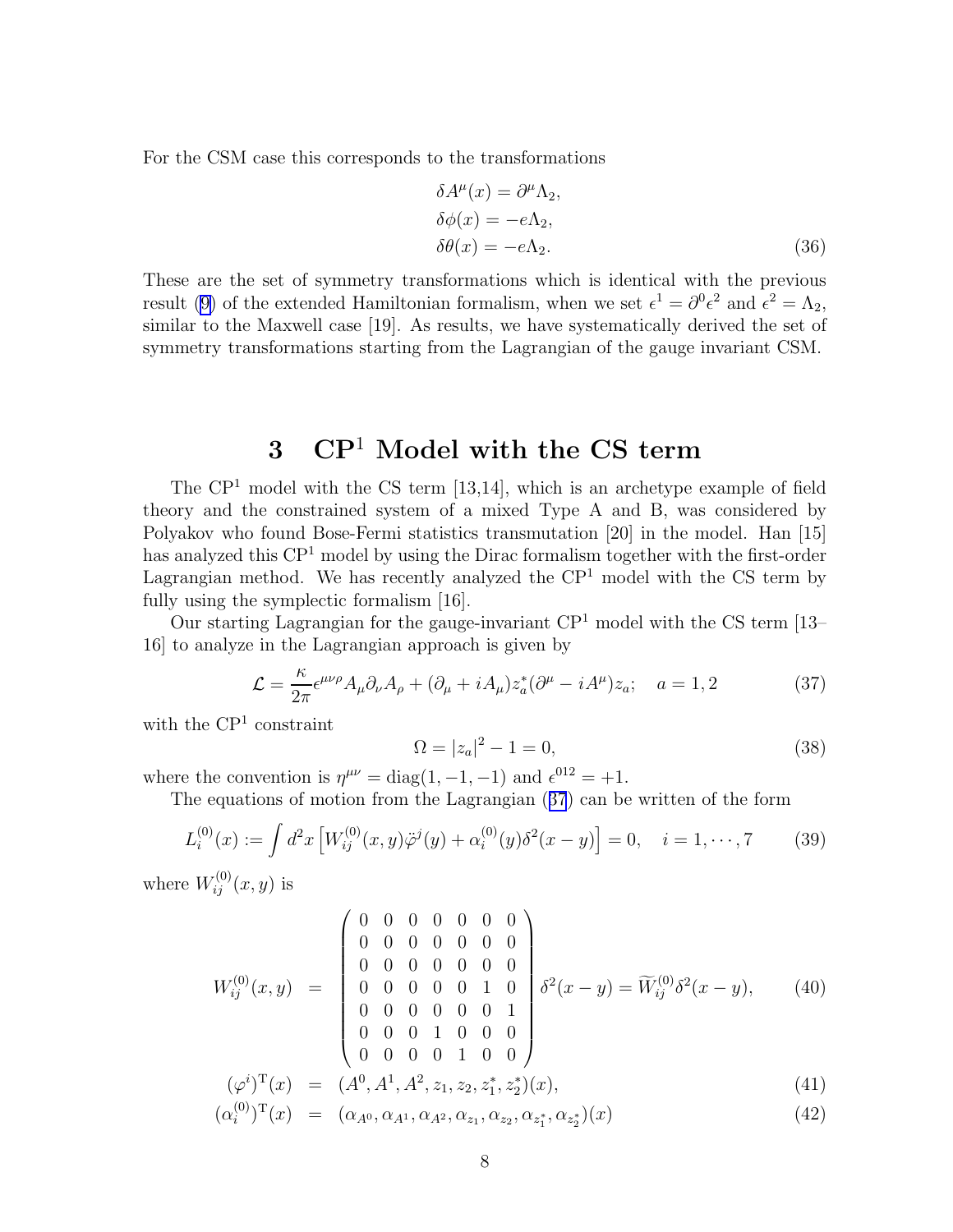<span id="page-8-0"></span>with

$$
\alpha_{A^0} = -\frac{\kappa}{\pi} \epsilon_{mn} \partial^m A^n - i(z_a^* \dot{z}_a - \dot{z}_a^* z_a) - 2|z_a|^2 A^0,
$$
  
\n
$$
\alpha_{A^m} = -\frac{\kappa}{\pi} \epsilon_{nm} \dot{A}^n + \frac{\kappa}{\pi} \epsilon_{nm} \partial^n A^0 + i(z_a^* \partial^m z_a - z_a \partial^m z_a^*) + 2|z_a|^2 A^m,
$$
  
\n
$$
\alpha_{z_a} = iz_a^* \dot{A}^0 + 2i A^\mu \partial_\mu z_a^* + iz_a^* \partial_m A^m - z_a^* A_\mu A^\mu + \partial_m \partial^m z_a^*,
$$
  
\n
$$
\alpha_{z_a^*} = -iz_a \dot{A}^0 - 2i A^\mu \partial_\mu z_a - iz_a \partial_m A^m - z_a A_\mu A^\mu + \partial_m \partial^m z_a.
$$
\n(43)

Note that here  $m = 1, 2$ . The Hessian matrix [\(40](#page-7-0)) is of rank four. Hence there exist three "zeroth generation" null eigenvectors  $\lambda^{(0)A}(x, y)$  satisfying

$$
\int d^2y \; \lambda_i^{(0)A}(x,y) \; W_{ij}^{(0)}(y,z) = 0, \qquad A = 1,2,3. \tag{44}
$$

We choose them to have components

$$
\lambda_i^{(0)1}(x, y) = (1, 0, 0, 0, 0, 0, 0)\delta^2(x - y), \n\lambda_i^{(0)2}(x, y) = (0, 1, 0, 0, 0, 0, 0)\delta^2(x - y), \n\lambda_i^{(0)3}(x, y) = (0, 0, 1, 0, 0, 0, 0)\delta^2(x - y).
$$
\n(45)

Correspondingly we have the "zeroth generation" constraints, which are B-type

$$
\Omega_k^{(0)} = \alpha_k = 0, \quad k = 1, 2, 3. \tag{46}
$$

On the other hand, in this  $\mathbb{CP}^1$  case we have also one more constraint, *i.e.*,  $\mathbb{CP}^1$ constraint([38\)](#page-7-0) which is A-type. Since the time derivative of  $\Omega$  and  $\frac{d\Omega}{dt} = z_a^* \dot{z}_a + z_a \dot{z}_a^*$ are independent of  $\Omega_k$ , we can obtain the following constraints

$$
\Omega_k^{(0)} = \alpha_k, \n\Omega_4^{(0)} = \frac{d\Omega}{dt} = z_a^* \dot{z}_a + z_a \dot{z}_a^*,
$$
\n(47)

on the first stage of iteration.

Using the consistency condition for the constraints with time, we need to add the equation  $\dot{\Omega}_{k'}^{(0)}$  $\lambda_{k'}^{(0)} = 0$  $\lambda_{k'}^{(0)} = 0$  $\lambda_{k'}^{(0)} = 0$ ,  $(k' = 1, \dots, 4)$  to the equation of motion ([39\)](#page-7-0). Hence we have the set of "first generation" equations,  $L_{i_1}^{(1)}$  $i_1^{(1)}(x) = 0, i_1 = 1, \dots, 11$ , as follows

$$
L_{i_1}^{(1)}(x) := \begin{cases} L_i^{(0)}, & i_1 = 1, \dots, 7, \\ \frac{d}{dt} (\lambda_i^{(0)A} L_i^{(0)}) & i_1 = 7 + A, \ A = 1, 2, 3, \\ \frac{d}{dt} (\Omega_4^{(0)}) & i_1 = 11. \end{cases}
$$
(48)

 $L^{(1)}_{i_1}$  $\binom{1}{i_1}(x)$  can be written in the general form

$$
L_{i_1}^{(1)}(x) := \int d^2y \left[ W_{i_1j}^{(1)}(x, y) \ddot{\varphi}^j(y) + \alpha_{i_1}^{(1)}(y) \delta^2(x - y) \right] = 0, \quad i_1 = 1, \cdots, 11,
$$
 (49)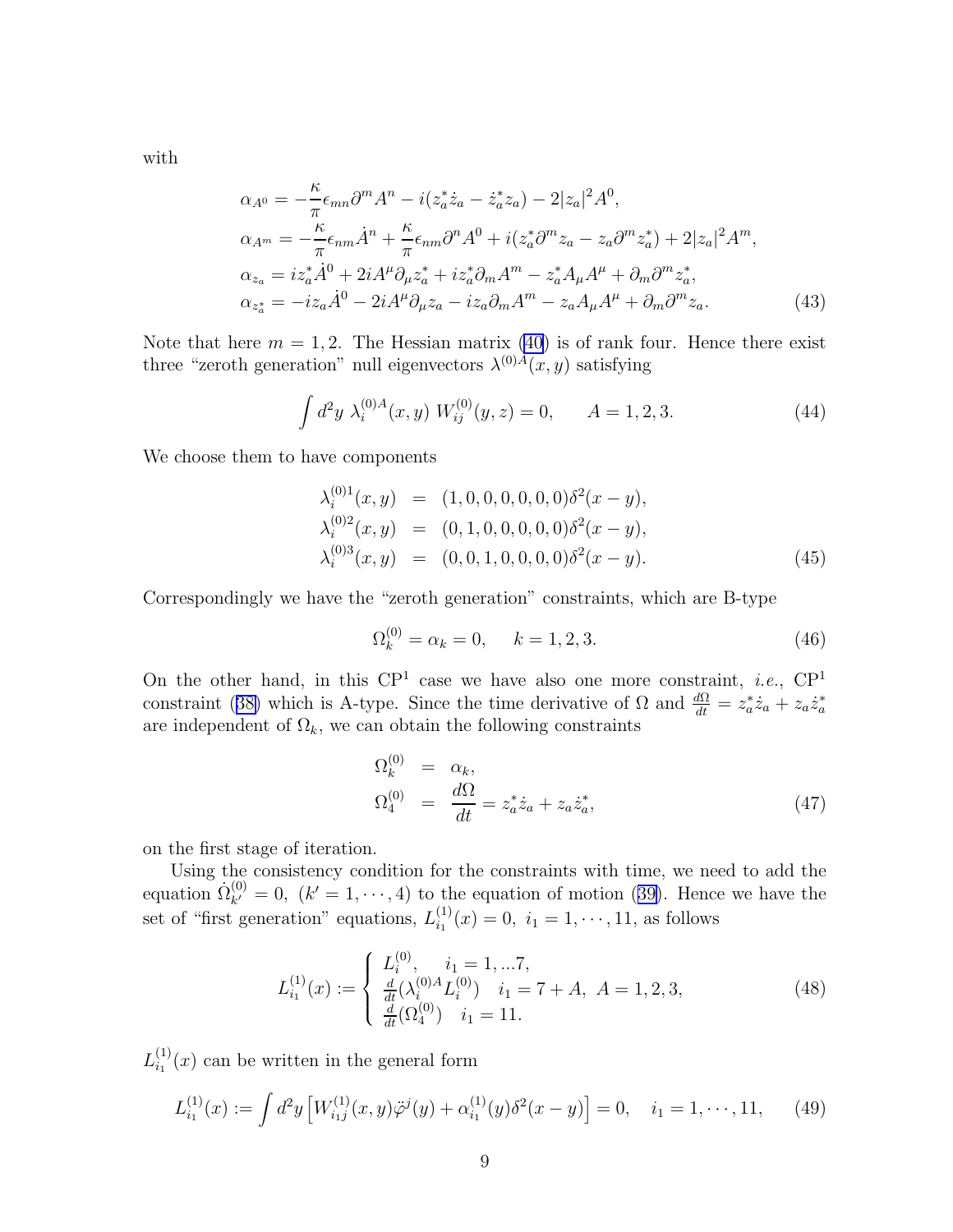where

$$
W_{i,j}^{(1)}(x,y) = \begin{pmatrix} \widetilde{W}_{ij}^{(0)} & & \\ \hline 0 & 0 & 0 & -iz_1^* & -iz_2^* & iz_1 & iz_2 \\ 0 & 0 & \frac{\kappa}{\pi} & 0 & 0 & 0 & 0 \\ 0 & -\frac{\kappa}{\pi} & 0 & 0 & 0 & 0 & 0 \\ 0 & 0 & z_1^* & z_2^* & z_1 & z_2 \end{pmatrix} \delta^2(x-y), \tag{50}
$$

and

$$
(\alpha_{i_1}^{(1)})^{\mathrm{T}}(x) = ((\alpha_i^{(0)})^{\mathrm{T}}, \alpha_8^{(1)}, \alpha_9^{(1)}, \alpha_{10}^{(1)}, \alpha_{11}^{(1)})(x), \qquad (51)
$$

with

$$
\alpha_8^{(1)} = -2|z_a|^2 \dot{A}^0 - \frac{\kappa}{\pi} \epsilon_{mn} \partial^m \dot{A}^n - 2A^0 \frac{d}{dt} |z_a|^2,
$$
  
\n
$$
\alpha_9^{(1)} = -\frac{\kappa}{\pi} \partial^2 \dot{A}^0 + 2|z_a|^2 \dot{A}^1 + 2A^1 \frac{d}{dt} |z_a|^2 + i \frac{d}{dt} (z_a^* \partial^1 z_a - z_a \partial^1 z_a^*)
$$
  
\n
$$
\alpha_{10}^{(1)} = \frac{\kappa}{\pi} \partial^1 \dot{A}^0 + 2|z_a|^2 \dot{A}^2 + 2A^2 \frac{d}{dt} |z_a|^2 + i \frac{d}{dt} (z_a^* \partial^2 z_a - z_a \partial^2 \dot{z}_a^*),
$$
  
\n
$$
\alpha_{11}^{(1)} = 2\dot{z}_a \dot{z}_a^*,
$$
\n(52)

respectively.

Since  $W_{ij}^{(1)}(x,y)$  is of rank six, there exist two "first generation" null eigenvectors  $\lambda^{(1)A}(x, y)$ ,  $A = 1, 2$  with the previous three null eigenvectors extended as in the section 2. Similarly using the Eq.([29\)](#page-6-0), these null eigenvectors are explicitly given by

$$
\lambda_{i_1}^{(1)1}(x,y) = (0,0,0,-2iz_1,-2iz_2,0,0,1,0,0,i)\delta^2(x-y),
$$
  
\n
$$
\lambda_{i_1}^{(1)2}(x,y) = (0,0,0,0,0,-2iz_1^*,-2iz_2^*,-1,0,0,i)\delta^2(x-y).
$$
\n(53)

Associated with this eigenvectors we have new constraints

$$
\Omega_{1}^{(1)} = 2i\dot{z}_{a}\dot{z}_{a}^{*} + 2A^{0}(z_{a}\dot{z}_{a}^{*} - z_{a}^{*}\dot{z}_{a}) - \frac{\kappa}{\pi}\epsilon_{mn}\partial^{m}\dot{A}^{n} + 4z_{a}A^{m}\partial_{m}z_{a}^{*} + 2|z_{a}|^{2}\partial_{m}A^{m}
$$
  
\n
$$
+2i|z_{a}|^{2}A_{\mu}A^{\mu} - 2iz_{a}\partial_{m}\partial^{m}z_{a}^{*},
$$
  
\n
$$
\Omega_{2}^{(1)} = 2i\dot{z}_{a}\dot{z}_{a}^{*} + 2A^{0}(z_{a}\dot{z}_{a}^{*} - z_{a}^{*}\dot{z}_{a}) + \frac{\kappa}{\pi}\epsilon_{mn}\partial^{m}\dot{A}^{n} - 4z_{a}^{*}A^{m}\partial_{m}z_{a} - 2|z_{a}|^{2}\partial_{m}A^{m}
$$
  
\n
$$
+2i|z_{a}|^{2}A_{\mu}A^{\mu} - 2iz_{a}^{*}\partial_{m}\partial^{m}z_{a}.
$$
  
\n(54)

We now repeat the above procedure by using the consistency condition for the constraints with time, and obtain the "second generation" equation,  $L_{i_2}^{(2)}$  $i_2^{(2)}(x) = 0, i_2 =$  $1, \cdots, 13$ , with

$$
L_{i_2}^{(2)}(x) := \begin{cases} L_i^{(0)}, \quad i_1 = 1, \dots, 7, \\ \frac{d}{dt} (\lambda_i^{(0)A} L_i^{(0)}), \quad i_2 = 7 + A, \ A = 1, 2, 3, \\ \frac{d}{dt} (\Omega_4^{(0)}), \quad i_2 = 11, \\ \frac{d}{dt} (\lambda_{i_1}^{(1)B} L_{i_1}^{(1)}), \quad i_2 = 11 + B, \ B = 1, 2. \end{cases}
$$
(55)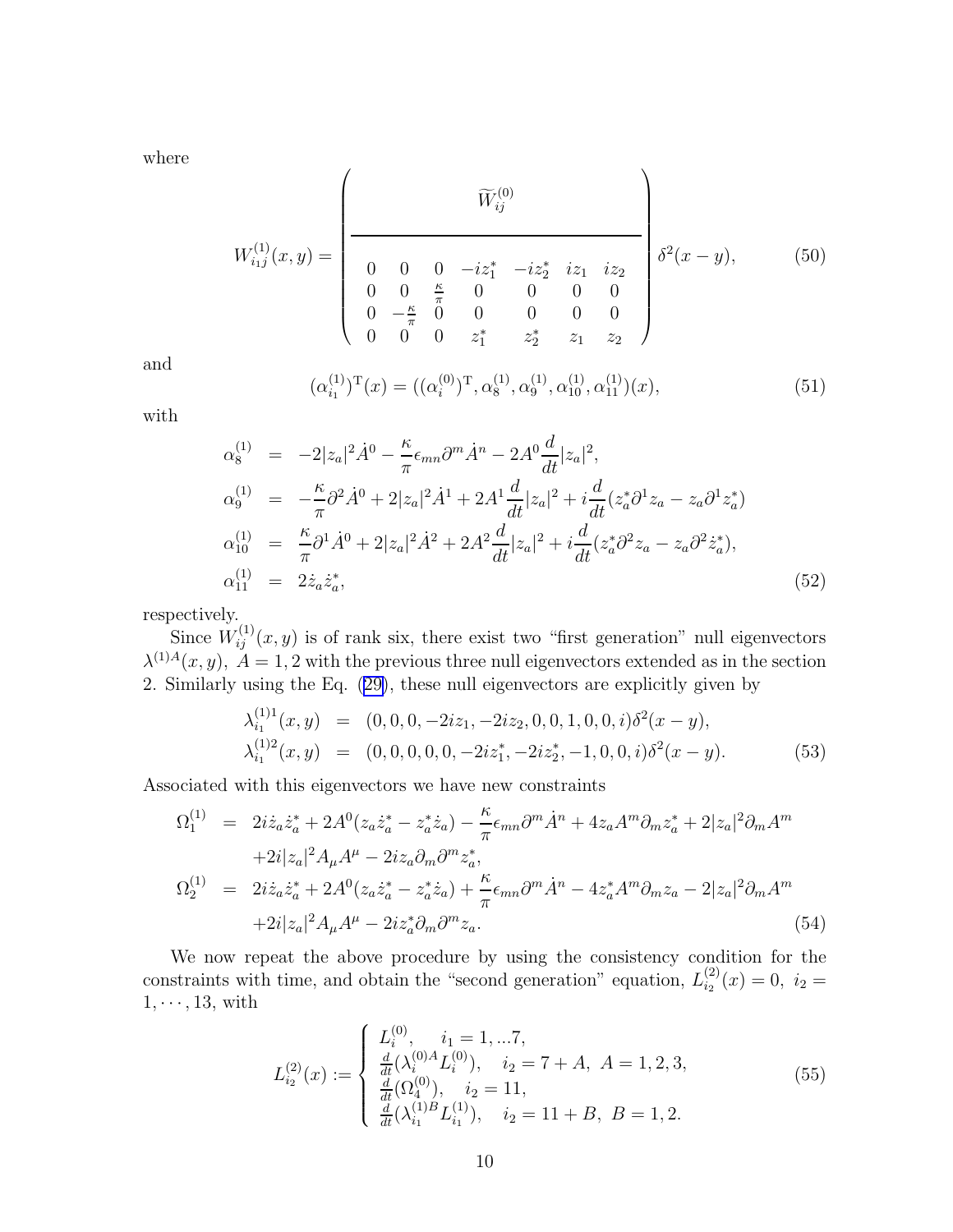<span id="page-10-0"></span>The resulting complete set of equation is of the form

$$
L_{i_2}^{(2)}(x) := \int d^2y \left[ W_{i_2j}^{(2)}(x, y) \ddot{\varphi}^j(y) + \alpha_{i_2}^{(2)}(y) \delta^2(x - y) \right] = 0, \quad i_2 = 1, \cdots, 13,
$$
 (56)

where

$$
W_{i_{2}j}^{(2)}(x,y) = \begin{pmatrix} \widetilde{W}_{ij}^{(0)} & \widetilde{W}_{ij}^{(0)} \\ 0 & 0 & 0 & -iz_1^* & -iz_2^* & iz_1 & iz_2 \\ 0 & 0 & \frac{\kappa}{\pi} & 0 & 0 & 0 & 0 \\ 0 & -\frac{\kappa}{\pi} & 0 & 0 & 0 & 0 & 0 \\ 0 & 0 & 0 & z_1^* & z_2^* & z_1 & z_2 \\ 0 & \frac{\kappa}{\pi}\partial^2 & -\frac{\kappa}{\pi}\partial^1 & W_{12,1}^{(2)} & W_{12,2}^{(2)} & W_{12,3}^{(2)} & W_{12,4}^{(2)} \\ 0 & -\frac{\kappa}{\pi}\partial^2 & \frac{\kappa}{\pi}\partial^1 & W_{13,1}^{(2)} & W_{13,2}^{(2)} & W_{13,3}^{(2)} & W_{13,4}^{(2)} \end{pmatrix}
$$
(57)

with

$$
W_{12,k}^{(2)} = 2(iz_k^* - z_k^*A^0) = W_{13,k}^{(2)}, \quad k = 1, 2,
$$
  
\n
$$
W_{12,l}^{(2)} = 2(iz_{l-2} - z_{l-2}A^0) = W_{13,l}, \quad l = 3, 4,
$$
\n(58)

and

$$
(\alpha_{i_2}^{(2)})^{\mathrm{T}}(x) = ((\alpha_{i_1}^{(1)})^{\mathrm{T}}, \alpha_{12}^{(2)}, \alpha_{13}^{(2)})(x), \qquad (59)
$$

with

$$
\alpha_{12}^{(2)} = 2(z_a \dot{z}_a^* - \dot{z}_a z_a^*) \dot{A}^0 + 2|z_a|^2 \partial_m \dot{A}^m + 4i|z_a|^2 A_\mu \dot{A}^\mu + 4\frac{d}{dt} (A^m z_a \partial_m z_a^*)
$$
  
+  $2\partial_m A^m \frac{d}{dt} |z_a|^2 + 2i A_\mu A^\mu \frac{d}{dt} |z_a|^2 - 2i \frac{d}{dt} (z_a \partial_m \partial^m z_a^*)$   

$$
\alpha_{13}^{(2)} = 2(z_a \dot{z}_a^* - z_a^* \dot{z}_a) \dot{A}^0 - 2|z_a|^2 \partial_m \dot{A}^m + 4i|z_a|^2 A_\mu \dot{A}^\mu - 4\frac{d}{dt} (A^m z_a^* \partial_m z_a)
$$
  
-  $2\partial_m A^m \frac{d}{dt} |z_a|^2 + 2i A_\mu A^\mu \frac{d}{dt} |z_a|^2 - 2i \frac{d}{dt} (z_a^* \partial_m \partial^m z_a).$  (60)

In addition to the previous null eigenvectors, we thus have a new null eigenvector

$$
\lambda_{i_2}^{(2)}(x,y) = (0,0,0,0,0,0,0,0,2\partial_x^1,2\partial_x^2,0,1,-1)\delta^2(x-y). \tag{61}
$$

The associated constraint is now found to vanish "identically"

$$
\Omega_1^{(2)}(x) = \int d^2y \lambda_{i_2}^{(2)}(x, y) L_{i_2}^{(2)}(y) = 2\partial^1 \alpha_9^{(2)} + 2\partial^2 \alpha_{10}^{(2)} + \alpha_{12}^{(2)} - \alpha_{13}^{(2)} = 0. \tag{62}
$$

The algorithm ends at this point.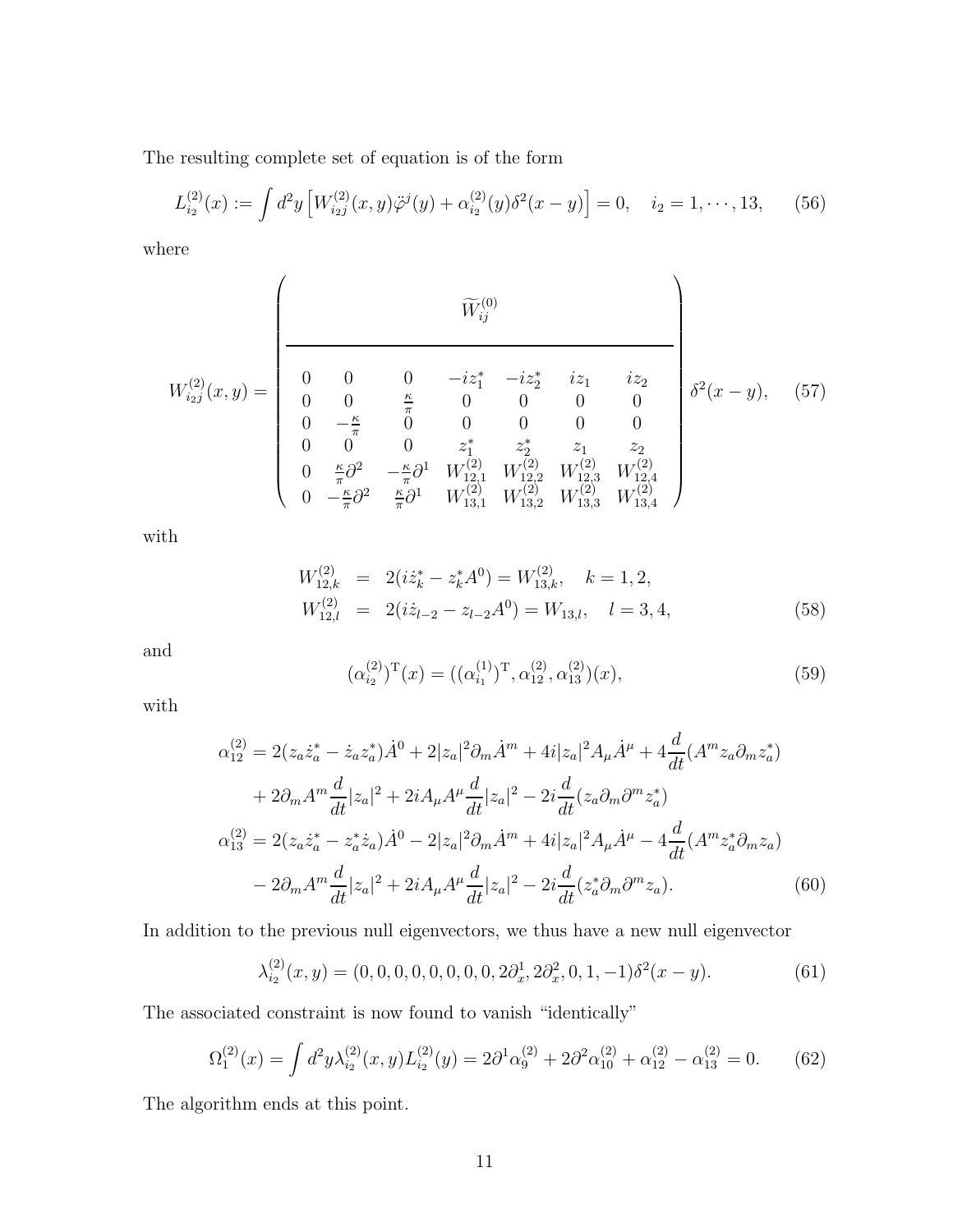The local symmetries of the action([37](#page-7-0)) are encoded in the identity([62\)](#page-10-0). Using the Eqs. $(39)$  $(39)$  $(39)$ ,  $(49)$  $(49)$  $(49)$  and  $(56)$ , the identity  $(62)$  is equivalent to

$$
\Omega_1^{(2)} = \frac{d}{dt} (\partial^1 L_2^{(0)} + \partial^2 L_3^{(0)} - iz_1 L_4^{(0)} - iz_2 L_5^{(0)} + iz_1^* L_6^{(0)} + iz_2^* L_7^{(0)}) + \frac{d^2}{dt^2} L_1^{(0)} \equiv 0. \tag{63}
$$

Comparing this with Eq.  $(33)$  for the gauge invariant CP<sup>1</sup> model, we have the following relations

$$
\begin{array}{rcl}\n\phi_1^{2(1)}(x,y) &=& \partial_x^1 \delta^2(x-y), \\
\phi_1^{4(1)}(x,y) &=& -iz_1 \delta^2(x-y), \\
\phi_1^{4(1)}(x,y) &=& -iz_1 \delta^2(x-y), \\
\phi_1^{6(1)}(x,y) &=& iz_1^* \delta^2(x-y), \\
\phi_1^{6(1)}(x,y) &=& iz_1^* \delta^2(x-y), \\
\phi_1^{1(1)}(x,y) &=& iz_2^* \delta^2(x-y), \\
\phi_2^{1(2)}(x,y) &=& \delta^2(x-y),\n\end{array}\n\tag{64}
$$

whileall the others are vanishing. Since the action  $(37)$  $(37)$  is invariant under the transformation

$$
\delta \varphi^i(y) = \sum_k \int d^2x \left( \Lambda_k(x) \phi_k^{i(0)} + \dot{\Lambda}_k(x) \phi_k^{i(1)}(x, y) + \ddot{\Lambda}_k(x) \phi_k^{i(2)}(x, y) \right), \tag{65}
$$

the resulting symmetry transformations in the  $\mathbb{CP}^1$  model are finally obtained as

$$
\delta A^{\mu}(x) = \partial^{\mu} \Lambda_1,
$$
  
\n
$$
\delta z_a(x) = -iz_a \Lambda_1,
$$
  
\n
$$
\delta z_a^*(x) = iz_a^* \Lambda_1,
$$
\n(66)

which are the well–known gauge transformations of the corresponding model. As results, we have systematically derived the set of symmetry transformations starting from the Lagrangian of the gauge invariant  $\mathbb{CP}^1$  model with the CS term.

## 4 Conclusion

In conclusion, we have considered the Lagrangian approach of different types of gauge invariant systems, which are the CSM having the B-type constraints and the  $\mathbb{CP}^1$  model having the mixed A- and B-types ones. We have first turned the anomalous CSM into a fully first class constrained system, following the BFT method, and have shown how the symmetry transformation could be derived on a purely Lagrangian level, especially without resorting to the Hamiltonian formulation. On the other hand, we have also systematically derived the well–known symmetry transformation by analyzing  $\mathbb{CP}^1$  model, which is the different type from the CSM because this model imposes the  $\mathbb{CP}^1$  constraint by hand. As results, we have shown that the Lagrangian approach would provide a systematic derivation of symmetry transformation of a Lagrangian. We hope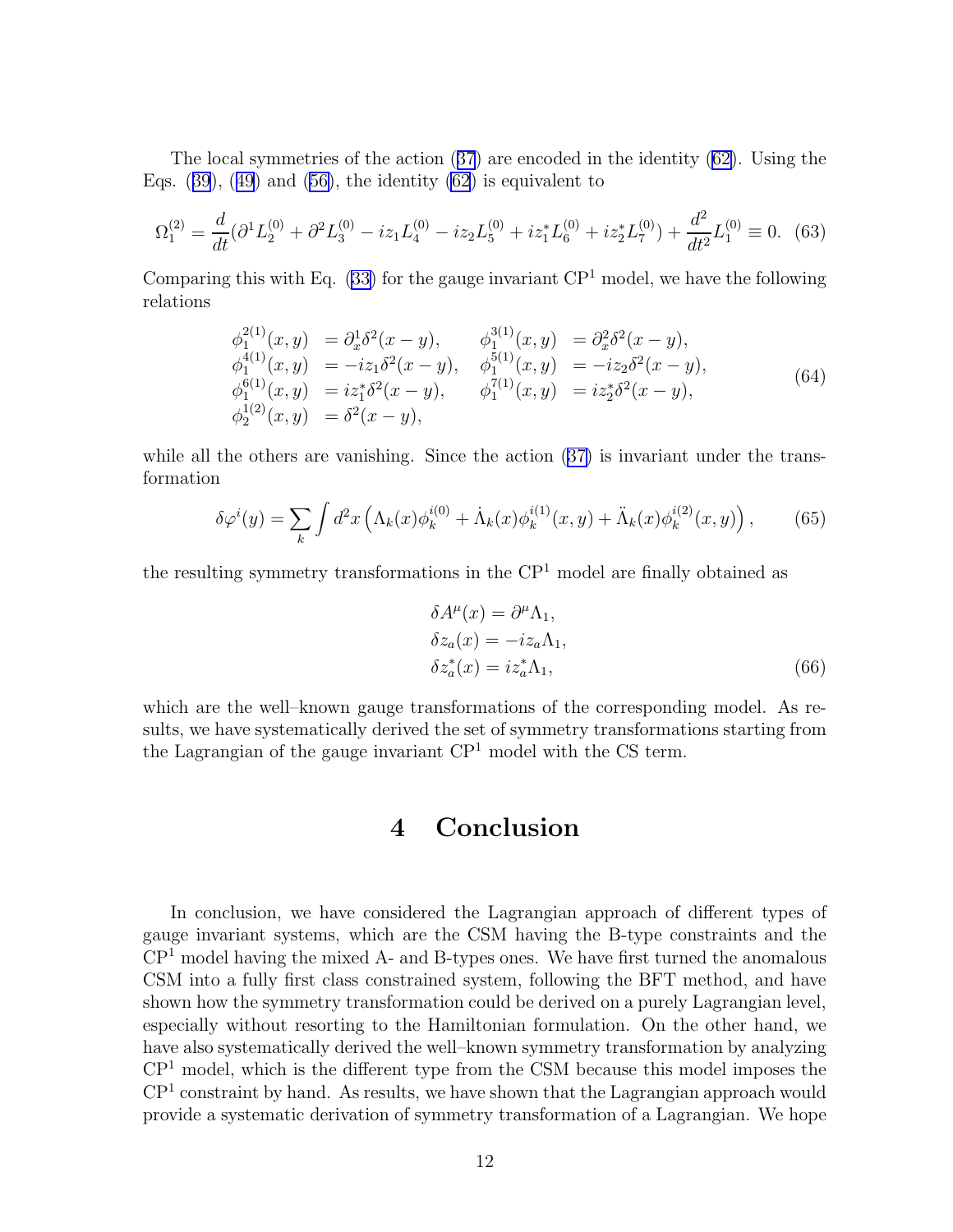that this Lagrangian approach employed in our derivation will be of much interest in complicated Lagrangian whose full local symmetries can not easily be extracted out, and also in the context of the field–anti-field formalism while keeping the manifestly Lorentz covariant partition function.

## Acknowledgements

The present study was supported by the Basic Science Research Institute Program, Ministry of Education, Project No. BSRI–97–2414.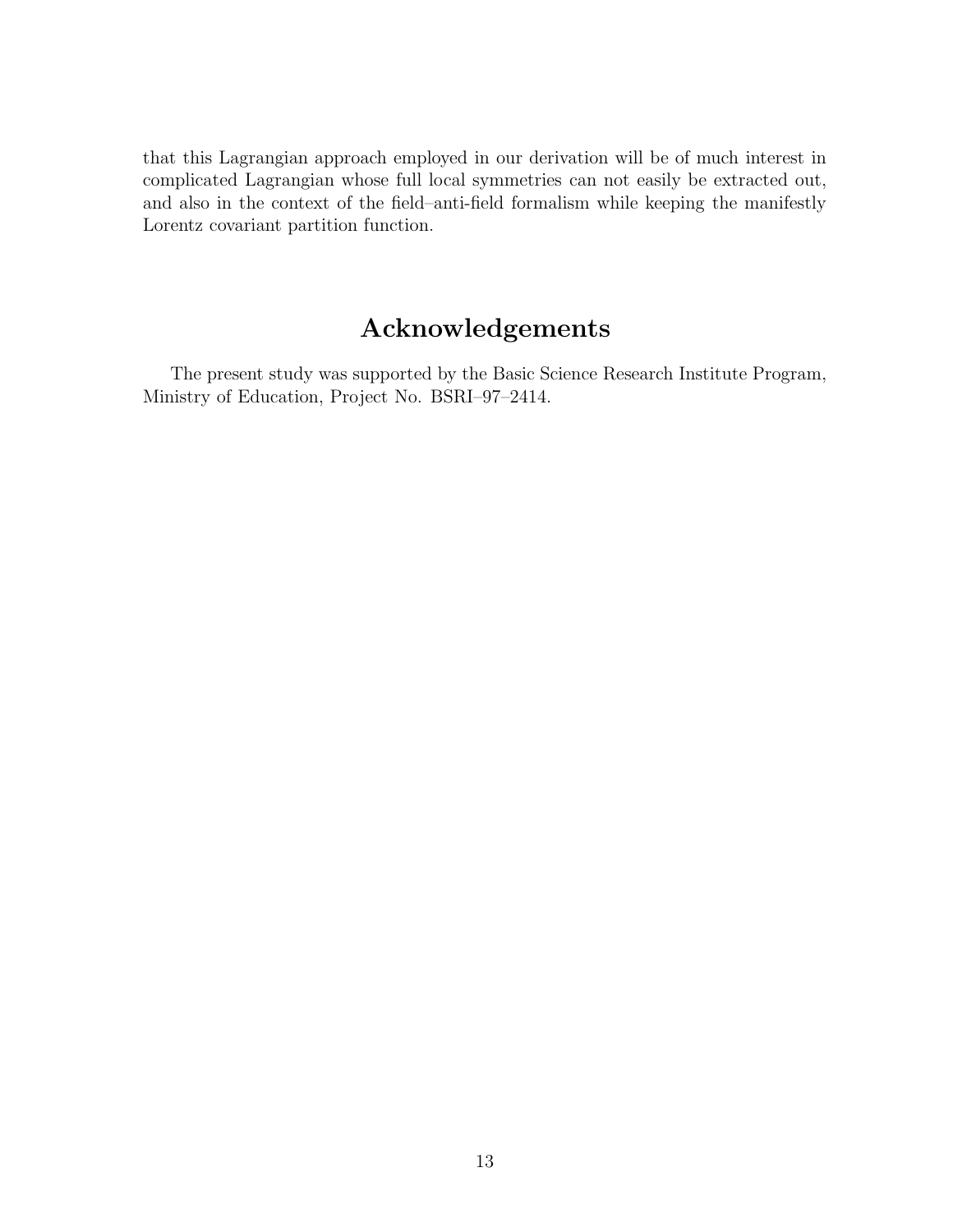## References

1. Batalin I A and Fradkin E S 1987 *Nucl. Phys.* B279 514; 1986 *Phys. Lett.* B180 157;

Batalin I A and Tyutin I V 1991 *Int. J. Mod. Phys.* A6 3255

- 2. Banerjee R 1993 *Phys. Rev.* D48 R5467; Banerjee R *et al. Phys. Rev.* D49 5438
- 3. Kim Y–W *et al* 1995 *Phys. Rev.* D51 2943; Cha J–H *et al.* 1995 *Z. Phys.* C69 175
- 4. Kim W. T. *et al.* 1997 *J. Phys. G: Nucl. Part.* 23 325
- 5. Kim Y–W and Rothe K D 1998 *Nucl. Phys.* B510 511; Kim Y–W *et al.* 1998 *J. Phys. G: Nucl. Part.* 24 953
- 6. Kim Y–W *et al.* 1997 *Int. J. Mod. Phys.* A12 4217; Park M–I and Park Y–J 1998 *Int. J. Mod. Phys.* A13 2179
- 7. Batalin I A and Vilkovsky G A 1981 *Phys. Lett.* 102B 27; 1983 *Phys. Rev.* D28 2567; 1984 *ibid*. Errata D30 508;

Gomis J *et al.* 1995 *Phys. Rep.* 259 1

- 8. Sudarshan E C G and Mukunda N 1974 *Classical Dynamics: A Modern Perspective* (John Wiley & Sons)
- 9. Shirzad A 1998 *J. Phys. A: Math. Gen.* 31 2747
- 10. Kim Y–W *et al.* 1992 *Phys. Rev.* D46 4574;

Kim S–K *et al.* 1995 *J. Korean Phys. Soc.* 28 128

11. Jackiw R and Rajaraman R 1985 *Phys. Rev. Lett.* 54 1219; 1985 *Phys. Rev. Lett.* 54 2060(E)

Falck N K and Kramer G 1987 *Ann. Phys.* 176 330

Shizuya K 1988 *Phys. Lett.* B213 298

Harada K 1990 *Phys. Rev. Lett.* 64 139

12. Kim Y–W and Rothe K D 1998 *Int. J. Mod. Phys.* A13 4183